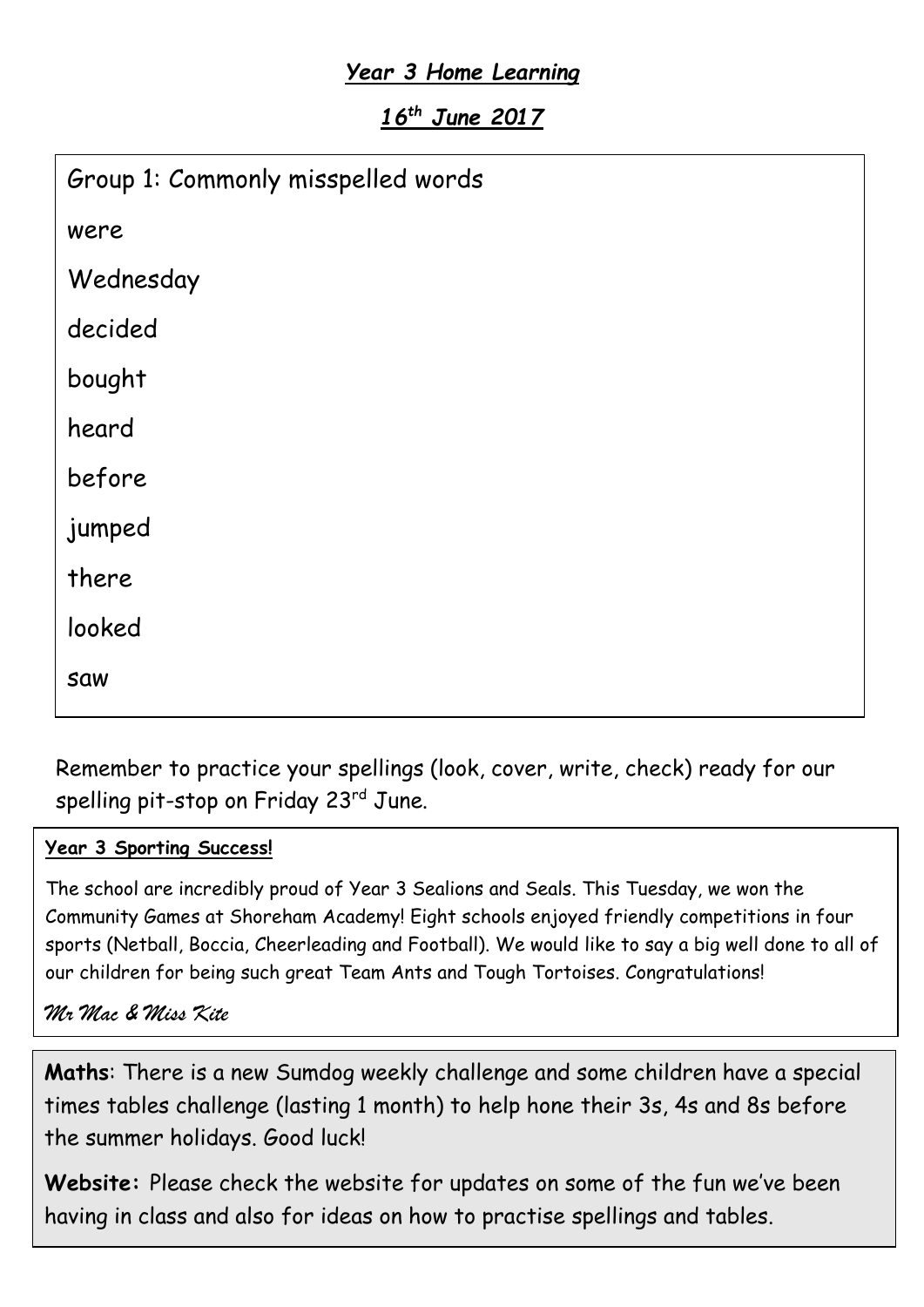# *Year 3 Home Learning*

*16th June 2017*

| Group 2: homophones |
|---------------------|
| break               |
| brake               |
| heel                |
| heal                |
| peace               |
| piece               |
| main                |
| mane                |
| plain               |
| plane               |
|                     |

Remember to practice your spellings (look, cover, write, check) ready for our spelling pit-stop on Friday 23rd June.

#### **Year 3 Sporting Success!**

The school are incredibly proud of Year 3 Sealions and Seals. This Tuesday, we won the Community Games at Shoreham Academy! Eight schools enjoyed friendly competitions in four sports (Netball, Boccia, Cheerleading and Football). We would like to say a big well done to all of our children for being such great Team Ants and Tough Tortoises. Congratulations!

#### *Mr Mac & Miss Kite*

**Maths**: There is a new Sumdog weekly challenge and some children have a special times tables challenge (lasting 1 month) to help hone their 3s, 4s and 8s before the summer holidays. Good luck!

**Website:** Please check the website for updates on some of the fun we've been having in class and also for ideas on how to practise spellings and tables.